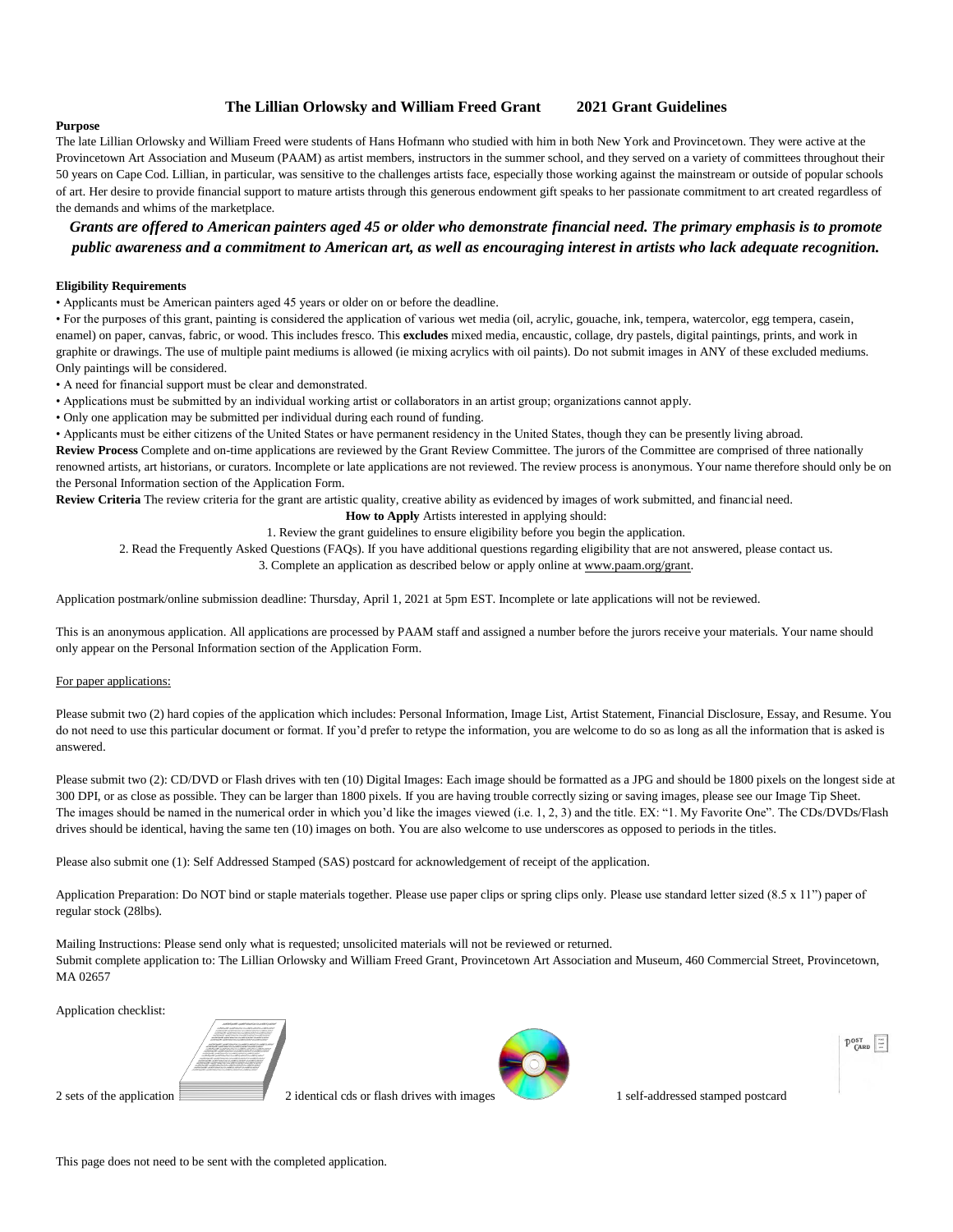## The Lillian Orlowsky and William Freed Grant

|--|

Application Page 1 of 6

#### PERSONAL INFORMATION

Name: Click or tap here to enter text.

Mailing Address: Click or tap here to enter text.

Phone: Click or tap here to enter text.

Email: Click or tap here to enter text. Website: Click or tap here to enter text.

Age: Click or tap here to enter text. Date of Birth: Click or tap here to enter text.

What is your residency status?

☐ US Citizen ☐ Permanent Resident ☐ Other: please specify Click or tap here to enter text.

Have you applied to The Lillian Orlowsky and William Freed Grant before?

☐ Yes ☐ No

How did you hear about this grant?

Click or tap here to enter text.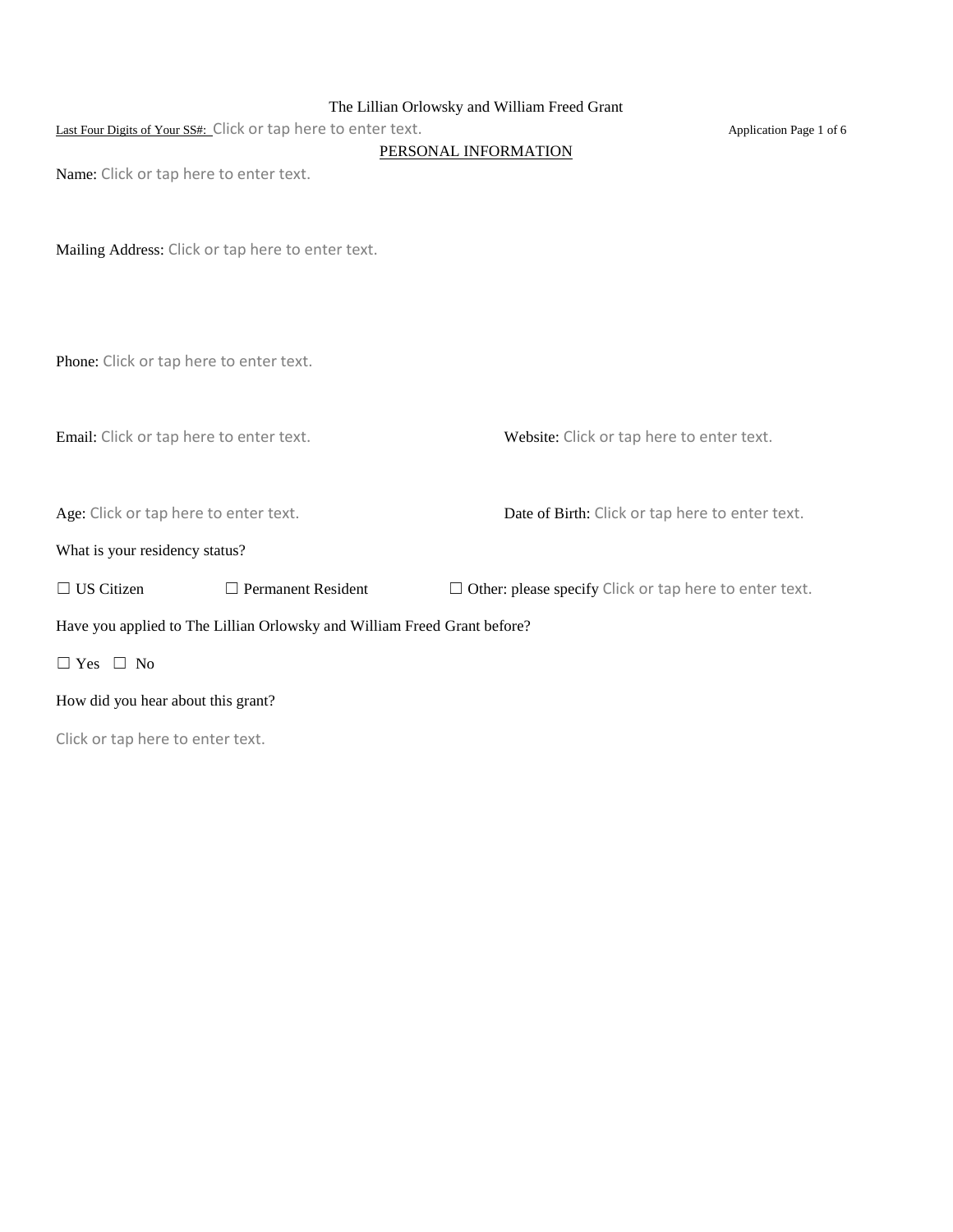Last Four Digits of Your SS#: Click or tap here to enter text. Application Page 2 of 6

# Image Identification List

|    | Title                                | Year | Dimensions (H" x W") | Medium (please be specific) |
|----|--------------------------------------|------|----------------------|-----------------------------|
| 1. | Click or tap here to enter text.     |      |                      |                             |
| 2. | Click or tap here to enter text.     |      |                      |                             |
| 3. | Click or tap here to enter text.     |      |                      |                             |
| 4. | Click or tap here to enter text.     |      |                      |                             |
| 5. | Click or tap here to enter text.     |      |                      |                             |
| 6. | Click or tap here to enter text.     |      |                      |                             |
| 7. | Click or tap here to enter text.     |      |                      |                             |
| 8. | Click or tap here to enter text.     |      |                      |                             |
| 9. | Click or tap here to enter text.     |      |                      |                             |
|    | 10. Click or tap here to enter text. |      |                      |                             |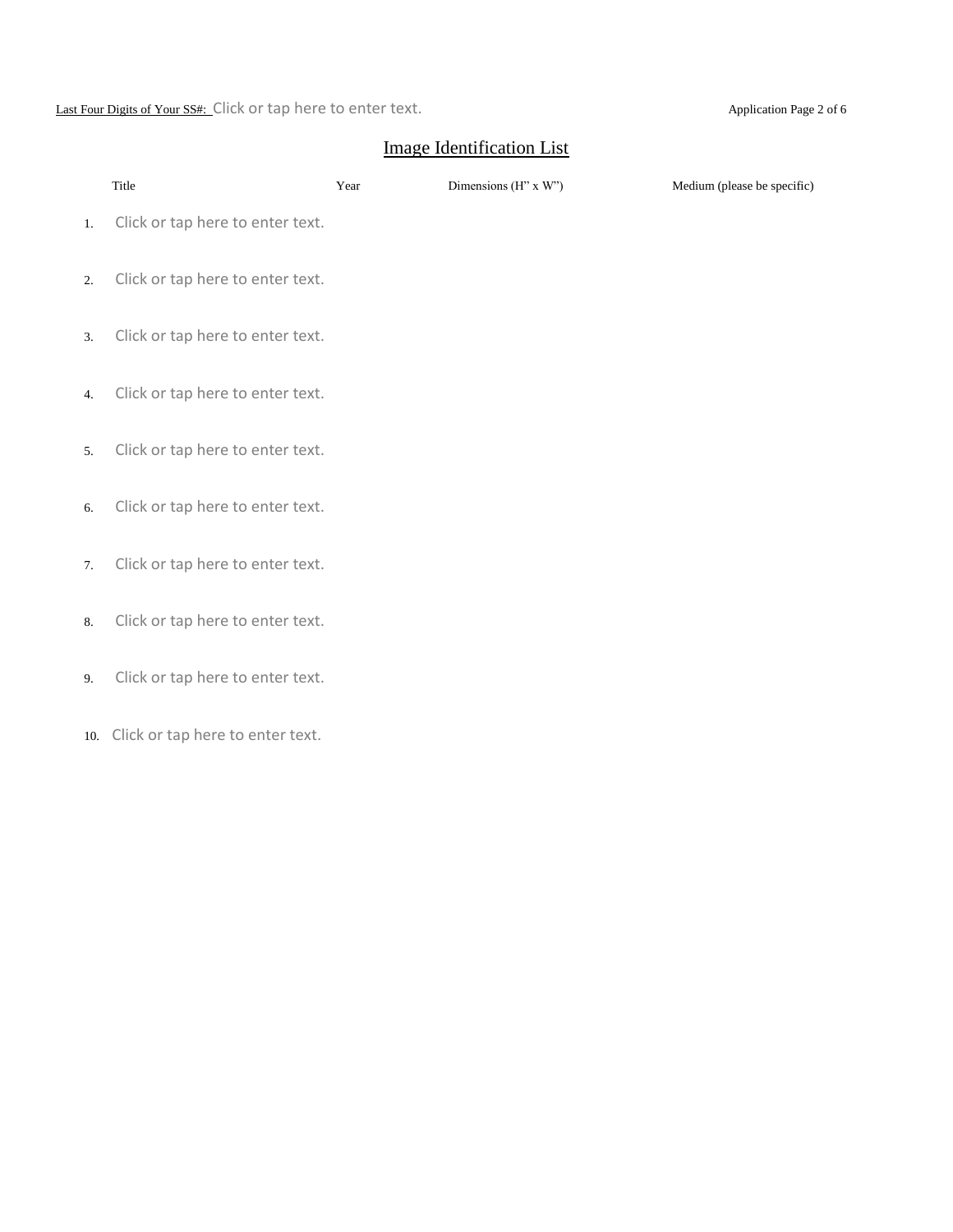Last Four Digits of Your SS#: Click or tap here to enter text. Application Page 3 of 6

# Artist Statement

A statement of no more than 500 words that expands on the images you presented; you may give details about your process and practice; how painting fits into your practice – is it central or do you also work in other media; what inspires you to create the work; or any other relevant background information about the body of work presented.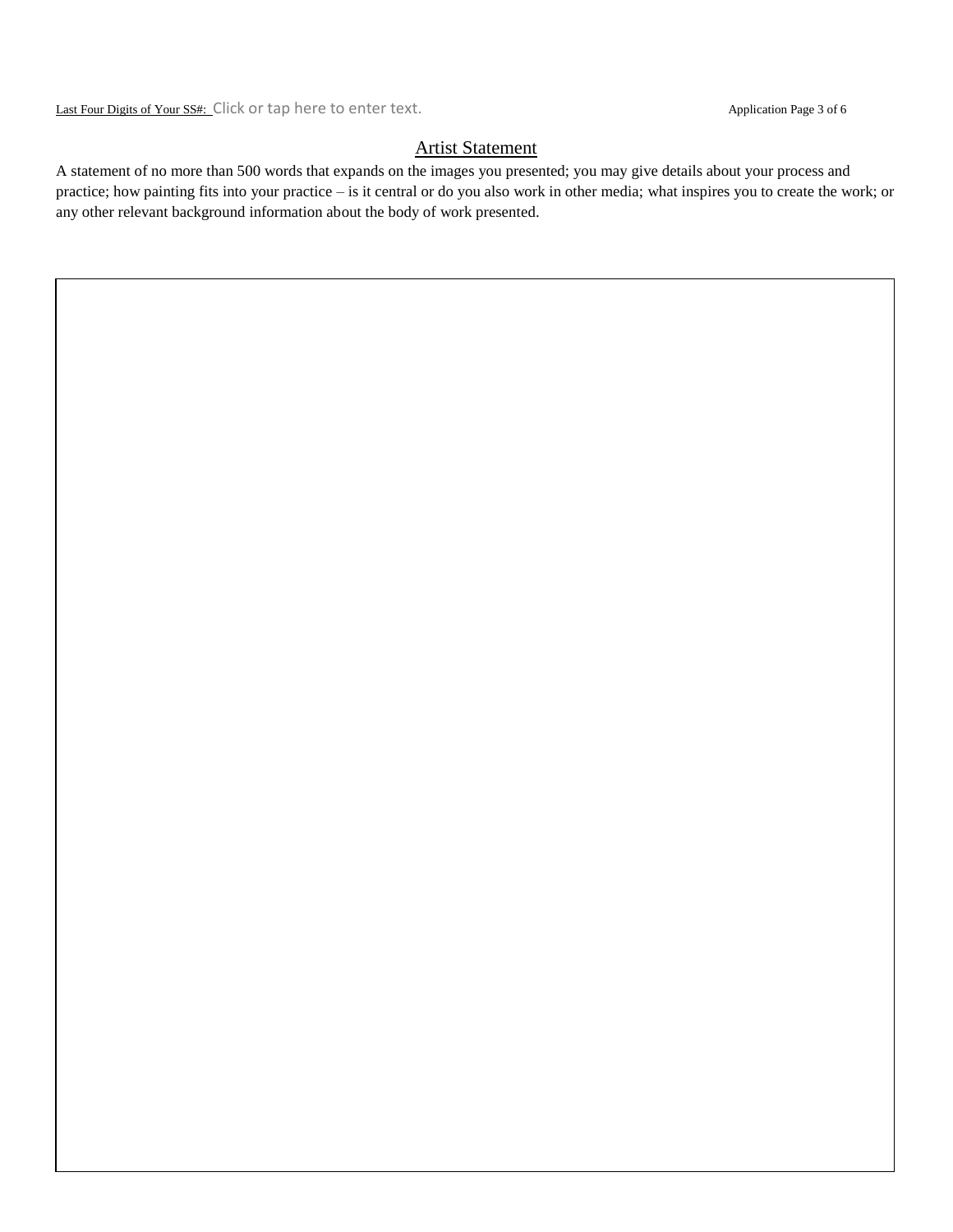## FINANCIAL DISCLOSURE

#### Based on 2019 or 2020 Finances

The following information is required to fairly and accurately evaluate your financial need based on your 2019 or 2020 finances (as many people have not yet completed their 2020 finances at this time). This information will be held in complete confidence. You should NOT include tax statements or other financial documents, this form is all the financial information we require.

## How many people reside in your household?

Adults: Click or tap here to enter text. Children (age 18 or younger): Click or tap here to enter text.

## **W2 Reporting**

List the wages, tips, and other compensation from employment as reported on W2 Income Tax Forms (excluding art sales). Applicant: Click or tap here to enter text. Spouse: Click or tap here to enter text.

## **Schedule C Reporting (if applicable)**

Schedule C shows profit or loss from a sole proprietorship (self-employment). Annual Art Sales Gross Applicant: Click or tap here to enter text. Other Schedule C Gross Applicant: Click or tap here to enter text. Schedule C Total Expenses Applicant: Click or tap here to enter text. If you file a Schedule C for an occupation other than an artist, please specify: Click or tap here to enter text.

Annual Art Sales Gross Spouse: Click or tap here to enter text.

Other Schedule C Gross Spouse: Click or tap here to enter text.

Schedule C Total Expenses Spouse: Click or tap here to enter text.

If your spouse files a Schedule C for an occupation other than an artist, please specify: Click or tap here to enter text.

## **Additional Annual Income**

List all other sources of income such as Social Security, SSI, pensions, annuities, IRA Distributions, military pay, disability, public assistance, Temporary Assistance for Needy Families, monetary contributions from outside sources, unemployment benefits, grants/scholarships, alimony, child support, inheritances, trusts, capital gains, lottery winnings, settlements, rental real estate, royalties, partnerships, S Corporations, additional financial assistance in excess of tuition, etc.

Applicant total annual additional income, category and amount: Click or tap here to enter text.

Spouse total annual additional income, category and amount: Click or tap here to enter text.

## **Combined Net Worth of Applicant and Spouse**

Real Estate Assets (including those in trust) less mortgage: Click or tap here to enter text. Current Checking and Savings Balances: Click or tap here to enter text. Current Investment Balances including retirement: Click or tap here to enter text.

If any income from 2019 or 2020 is substantially different from 3 past years or you foresee them being substantially different in the next year, please explain: Click or tap here to enter text.

# **Please note: Recipients will need to submit a 1040, W-9, and Schedule C\***

I understand that if I am award recipient, I may need to submit my 2019 or 2020 financial forms such as 1040 and Schedule C forms to verify income and financial need. I also understand that I will need to complete a W-9 form, as the award is considered taxable income.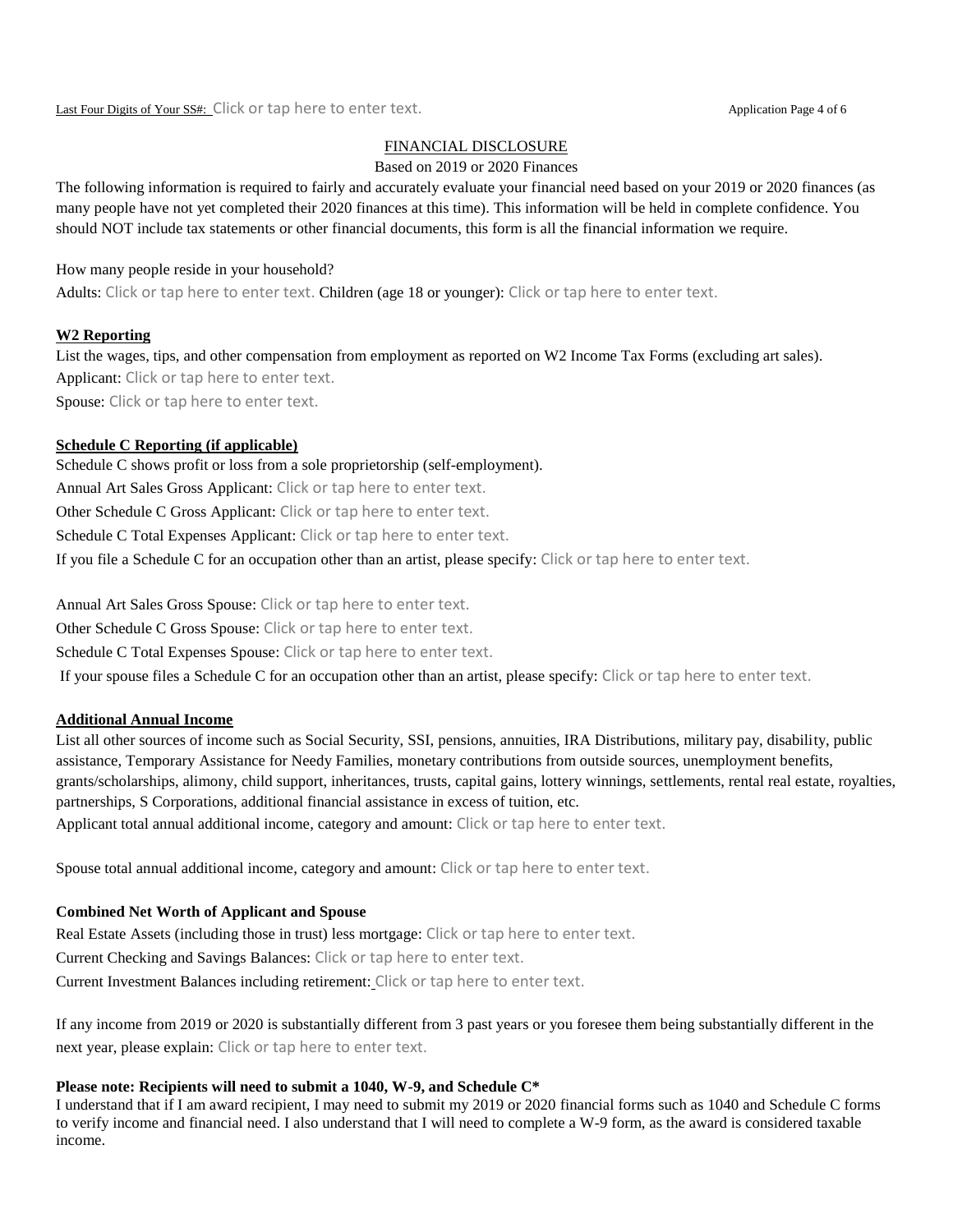Last Four Digits of Your SS#: Click or tap here to enter text. Application Page 5 of 6

# **Essay**

How would the grant help you in your practice? (Maximum of 500 words)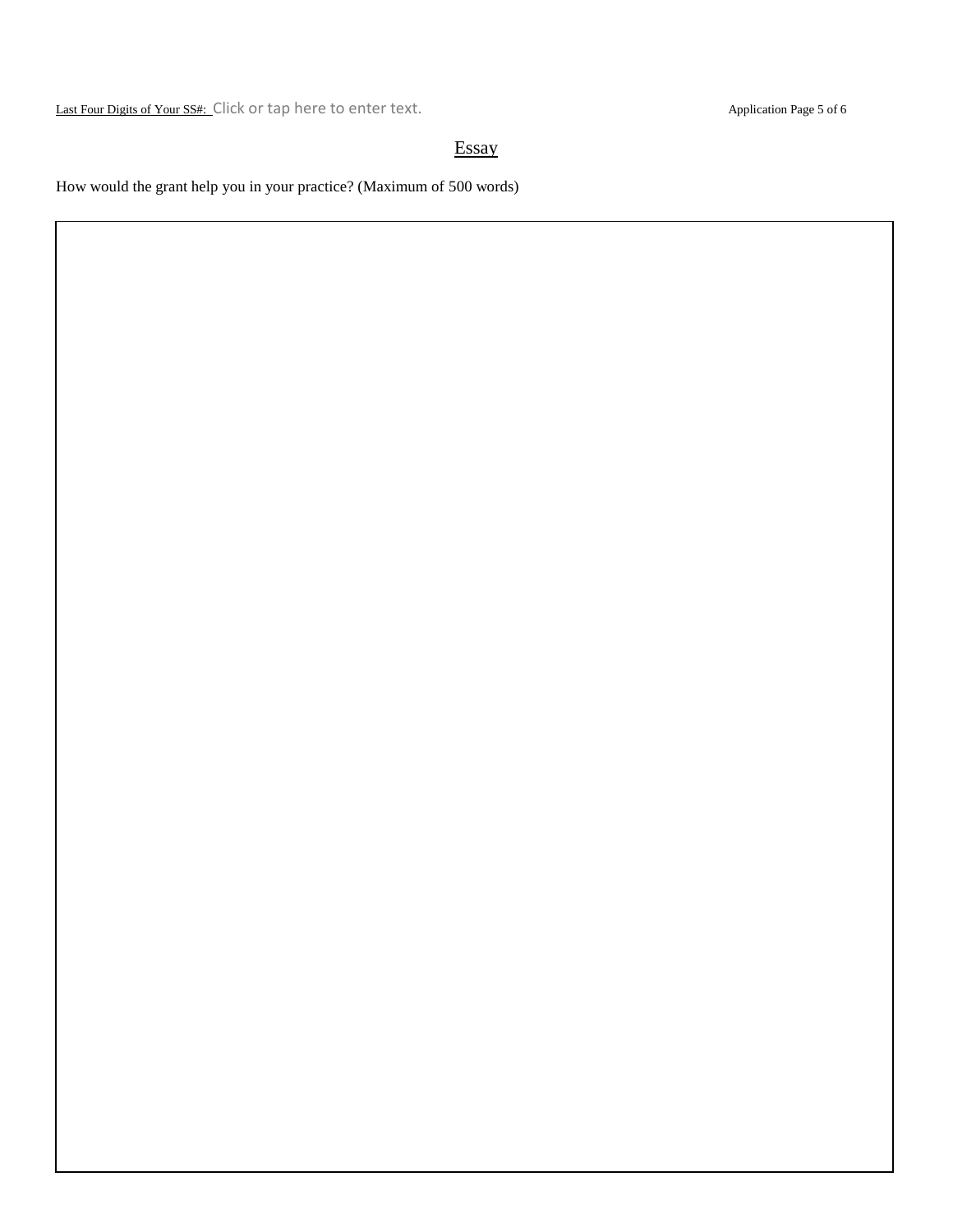Last Four Digits of Your SS#: Click or tap here to enter text. Application Page 6 of 6

## Resume

A one-page, one-sided current art resume, listing your exhibition record, grants, awards, and other art-related professional activities. If you are having difficulty with space please follow this format for exhibitions: number of artists included (solo/duo/group exhibition), gallery title, location, and year(s) of the exhibition. Your name should not appear on your resume. Please either use the space below, or attach a separate sheet of paper (one-page only, please).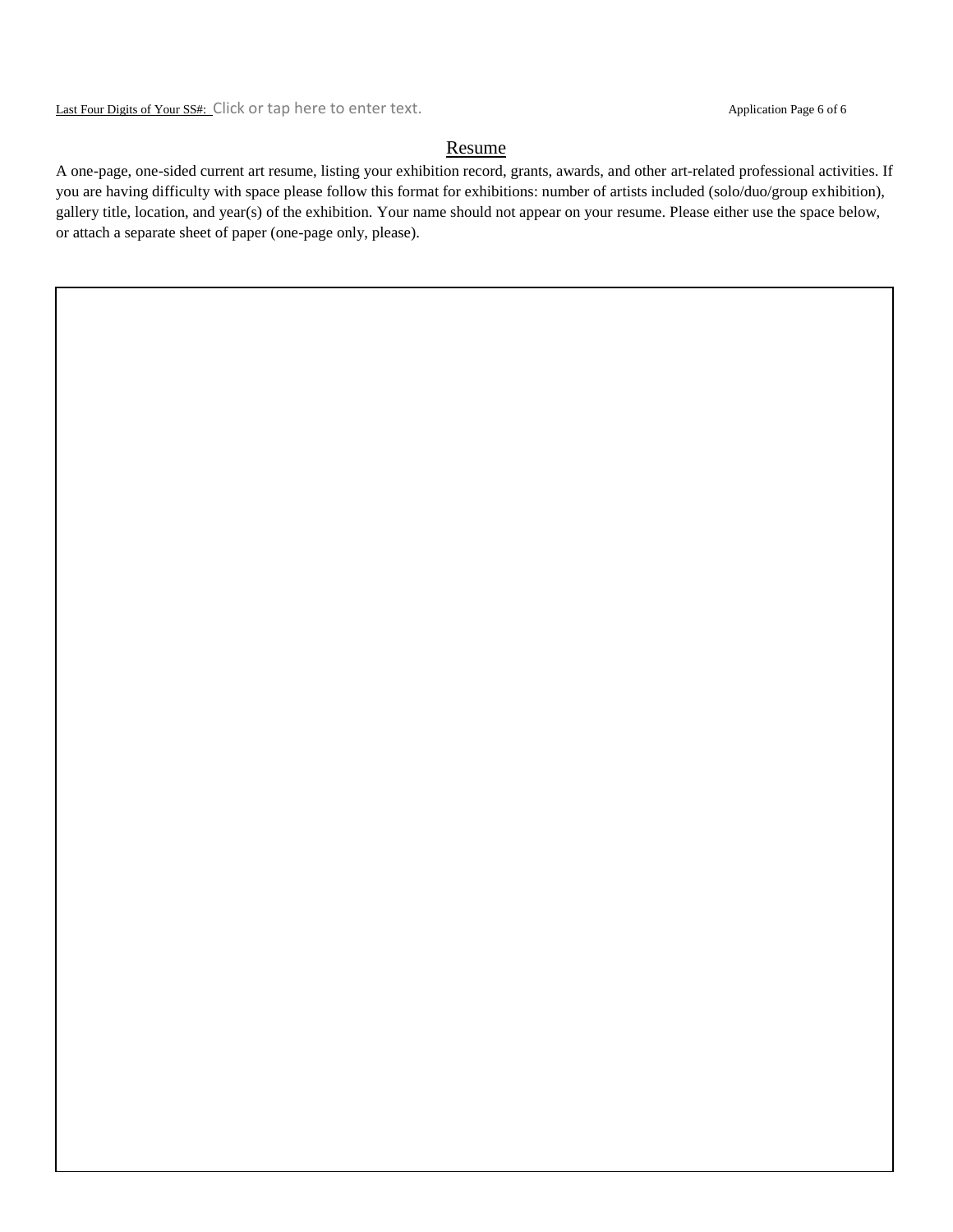# 2021 Frequently Asked Questions (FAQs)

#### Guidelines

**How do I apply for a grant?** The Lillian Orlowsky and William Freed Grant application, including instructions, is available online a[t www.paam.org/grant.](http://www.paam.org/grant) We recommend using the online application though there is also a paper application available.

If you chose to submit an online application, you do not need to mail any materials. If you chose to mail your materials, you may not submit an online application. Only one application will be accepted (either online or mailed) per applicant. If you've submitted an online application you do not need to mail anything to us, your application is complete.

**Which disciplines are funded through the grant?** This grant is only for painters. For the purposes of this grant, painting is considered the application of various media (oil, acrylic, gouache, ink, tempera, watercolor, egg tempera, casein, enamel) on paper, canvas, fabric, or wood. This includes fresco. This excludes mixed media, encaustic, collage, dry pastels, chalk, digital paintings, prints, and work in graphite or drawings. The use of multiple paint mediums is allowed (ie mixing acrylics with oil paints). Do not submit images in ANY of these excluded mediums as they will not be reviewed. Only paintings will be considered.

When is my application due? Applications must be submitted, postmarked, or hand-delivered by Thursday, April 1, 2021 at 5pm EST. Late applications are not accepted.

**Is there an application fee?** No, there is no fee to apply.

**Is the grant application process anonymous?** Yes, all applications are processed by PAAM staff and assigned a number before the jurors receive your materials. How is my work evaluated? Your work is evaluated by the Grant Review Committee, which is made up of three nationally renowned artists, art historians, or curators. **Two of us work together and want to apply, can we?** Artist groups or duos may apply. Multiple artists applying together must have an established history of collaboration. Artist groups should complete one essay, one resume, one artist statement, one image identification list and one set of images. Each group member should submit individual personal information and financial disclosure sections.

**Do I need to be a US citizen to apply?** You must be either a citizen of the United States or have permanent residency in the United States, though you can be presently living abroad.

**I am a US citizen living abroad, may I apply?** Yes, as long as you're either a citizen of the United States or have permanent residency in the United States, you are welcome to apply.

**Do I need to live on Cape Cod? Massachusetts? New England?** No, the application process is anonymous so we do not take into consideration where applicants are from.

**Can I complete the application online?** Yes, the online application is available a[t www.paam.org/grant.](http://www.paam.org/grant) Alternatively you may download the paper application and mail or hand-deliver it to PAAM.

**Can I get a printed copy of the grant application?** The application can be downloaded fro[m www.paam.org/grant](http://www.paam.org/grant) or emailed to you as the application must be typed. **I'm having trouble entering information into the form you sent me, is it okay if I answer all the questions in a Word document and the formatting is changed?** Yes, we do not need the information in the specific format that we provided. As long as the all the information we requested is there then your application will be reviewed.

**I have an application form from previous years. Can I use it?** We have made an exception for the 2021 round in which the 2020 application is accepted. In general, we make changes annually so we encourage you to use the specific application for that year.

I made a mistake on the application, what can I do? You can send or submit an updated version if it is submitted/postmarked before the deadline. Please let us know clearly that you would like to replace part of the application that we have already received as only one application per person will be accepted.

Will the same people be reviewing the complete application or different people reviewing different parts? The same jurors review the whole application.

Who are the jurors? The jurors are nationally renowned artists, art historians, or curators. They are announced after the recipients are chosen and their information will be online a[t www.paam.org/grant.](http://www.paam.org/grant) There is a new group of jurors each year.

**How many grants are awarded?** The number of awards varies annually as determined by the jurors.

**May I email my images?** No. You must either submit your digital images with your online application or include images via CDs/DVDs/Flash Drives with your application materials.

May I send in 35mm slides? No. You must either submit your digital images with your online application or submit digital images on CDs/DVDs/Flash Drives. If you are unsure of how to prepare your digital images, see our Image Tip Sheet.

Which images should I submit? We encourage you to submit a suite of works which are related to one another. A cohesive body of work often allows jurors to get a better feeling for you as an artist. Also, work created in the past few years exemplifies that you are continuing to work and creating new works, which many jurors feel is important. We recommend you submit at least five (5) works from the last few years. These are our recommendations and not required. In addition, we encourage you to submit clear, high resolution images.

**I want to include a detail of a work. Does that count as one of my ten (10) images?** Yes, jurors will only look at a total of ten (10) images from each applicant. **Can I submit diptychs or triptychs?** In order for a piece to be considered a diptych or triptych they must be fastened together. Two or three pieces which are not connected are counted as multiple single pieces.

**My signature is visible on the images, will this disqualify me?** No, you will not be disqualified. If it is possible to crop it out without losing part of the image then feel free to do so.

Are you primarily interested in funding one kind of painting? No, we have no restriction regarding style, school, technique or subject matter as long as the work falls within the category of painting.

**Will the images be viewed on a MAC or PC?** Images are viewed on a PC.

How many images will be viewed at a time? One image is viewed at a time. Images are digitally projected onto a wall. All ten images will be seen and reviewed in each round.

**May I submit work that has been framed, exhibited, or sold?** Yes.

What is an artist statement? An artist statement is a one-page written piece that expands on the images you presented; you may give details about your process, what inspires you to create the work, or any other relevant background information about the body of work presented.

**My name appears in exhibition titles in my resume, should I cover them up or remove them?** Your name should not appear in your resume. It can either be removed or covered up.

**Do I need to specify in my essay how much money I'd like?** No, specific requests are not considered.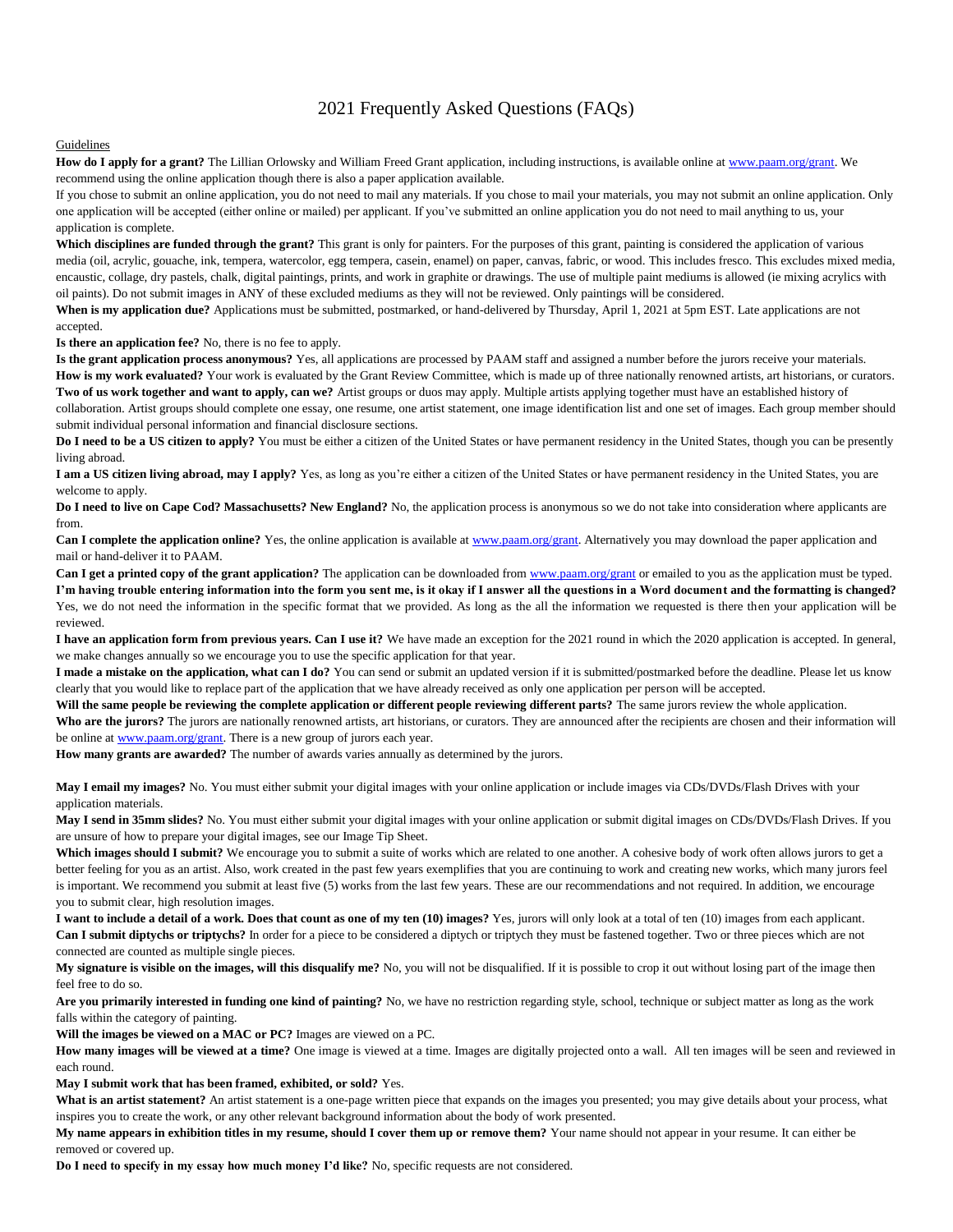**Is there a limit on how long the resume or essay should be?** The resume should be one page (one-sided) at most. The essay should be a maximum of 500 words. If you are having difficulty with space in the resume, please follow this format for exhibitions: number of artists included (solo/duo/group exhibition), gallery title, location, and year(s) of the exhibition.

**Why do you require financial information?** This grant is legally bound by The Lillian Orlowsky and William Freed Grant and the wishes set forth in said organization's definitions. The grant was created to help artists in financial need.

**Is there a financial cut off for applicants?** No, we do not have a set cut off for finances.

Why do you request financial info from 2019 or 2020? Many people have not yet completed their 2020 taxes and finances, so we allow info from either year in hopes of making it easier on you.

**How much money can I receive through the grant?** Grants range up to \$30,000 annually. The total number of grants awarded changes annually. The size of the grant is determined by the jurors and requests are not considered. There are no reporting requirements, nor stipulations about the use of grant funds. Recipients receive payment in two installments. This is subject to change without notice.

**Should I request a certain amount of money?** No, requests will not be reviewed by the jurors.

**Do I need to submit tax forms?** No, applicants do not need to submit tax forms. The Financial Disclosure section of the Application Form is the only financial information required. However, recipients may be asked to submit a form 1040 and Schedule C to verify submitted information. If you are a recipient who does not have to file tax returns, we will work with you on a one-on-one basis to verify your income in another capacity.

**Is the grant taxable?** Yes. According to IRS Publication 525, the grant money you receive is taxable income and must be reported on your tax return.

**Are there any requirements about how the grant money is spent?** No. Grant money can be spent however you deem necessary.

**Do I need to provide proof of income and proof of income from selling paintings?** We do reserve the right to request proof of financial information from grant recipients. However, at this time you only need to provide the financial information that is requested in the Financial Disclosure section.

Do I need to include a financial breakdown of items in my essay? No, you do not need to include a financial breakdown in your essay. If you feel it is necessary, you may include this information in your essay, but the jurors will be able to consult your Financial Disclosure section of the application form when necessary.

When will grant announcements be made? Grant recipients receive an official notification letter via email or mail. Notification letters go out by July 1, 2021. There is no personal feedback given by jurors.

**What is the reconsideration policy for the grant?** All decisions made by the Grant Review Committee are final.

**I missed this year's deadline. When may I next apply?** If you've missed this year's application deadline, applications for the 2022 grant cycle are accepted beginning in late 2021.

**May I reapply?** Yes, you can reapply; however, grant recipients cannot apply for five years after winning.

**Will you review drafts of applications?** Unfortunately, due to staffing and time limitations, we are unable to review drafts.

What if I have more questions? We encourage you to reread the instructions and the FAQs and then contact Grace Ryder-O'Malley a[t gryderomalley@paam.org.](mailto:gryderomalley@paam.org)

#### **For online applications:**

**Can a draft of the online application be saved?** No, the application cannot be saved so please prepare all the materials before beginning.

Will the online application automatically enter in commas and decimal points in the financial section? No, please be careful when entering financial information to clarify the amount you intend to enter. Do not enter cents as the online application does not let you enter in commas or decimal points. In the past we have had applicants who seemed to have mistakenly entered \$1200000 as opposed to \$12000. You can see this makes a huge difference in your perceived financial situation through an unintended oversight.

**What size should my images be?** Images must be saved in JPG format at 1800 pixels on the longest side at 300 DPI, larger, or as close as possible. You will not be disqualified if they are not this exact size. Files must be 3MB or smaller. When resizing an image, you cannot make it larger than when it was originally saved so you may need to rephotograph the work at a higher resolution.

**I've submitted an online application, do I need to also send in a paper copy or send images via cd/flash drive or submit a SAS postcard?** No, once you've submitted an online application, your application is complete. You should not submit anything by mail. We do not need you to send in images on a flash drive or cd and we do not need your SAS postcard as you should have received an email notification of completion upon submission of the application.

**Do I have to submit all the items? It says I can upload a pdf or enter in the info, do I need to do one of these?** Yes, in order to have your application reviewed you need to submit each of the requested items (personal information, 10 images, image list, artist statement, financial disclosure, essay and resume). You are given the option to either upload a pdf or copy and paste the information but you must do one or the other.

**Can I submit my application online after Thursday, April 1, 2021 at 5pm EST?** No, applications received after the deadline of Thursday, April 1, 2021 at 5pm EST will not be reviewed.

#### **For paper applications:**

For paper applications: your name should only appear on the Personal Information section. It should not appear on your Financial Disclosure section, Essay, Resume, Artist Statement, Image Identification List, CDs/DVDs/Flash Drives, or CD covers.

**How many forms should I submit?** You should submit two (2) copies of the Application Form plus two (2) CDs/DVDs/Flash Drives and one (1) SAS postcard. **Can I submit my images on CDs, DVDs or Flash Drives?** Yes, you are welcome to submit images on CDs, DVDs, or Flash Drives. Please note that they will not be returned.

**How many CDs/DVDs/Flash Drives should I submit?** Two (2) identical CDs/DVDs/Flash Drives should be submitted.

**What should the CDs/DVDs/Flash Drives have on them?** Each CD/DVD/Flash Drive should contain your ten (10) images.

**What should I write on my CDs/DVDs/Flash Drives?** CDs/DVDs/Flash Drives should be labeled with the last four (4) digits of your social security number.

**How should I label the images on my CDs/DVDs/Flash Drives?** The images should be numbered in the order in which you'd like them viewed (ie 1, 2, 3) and title. EX: "1 My Favorite One".

What size should my images be? Images must be saved in JPG format at 1800 pixels on the longest side at 300 DPI, larger, or as close as possible. You will not be disqualified if they are not this exact size. When resizing an image, you cannot make it larger than when it was originally saved so you may need to rephotograph the work at a higher resolution.

**If my images are less than 1800 pixels, will they be accepted?** Yes, the 1800 pixel size is a suggestion. We encourage you to submit the highest resolution images as possible.